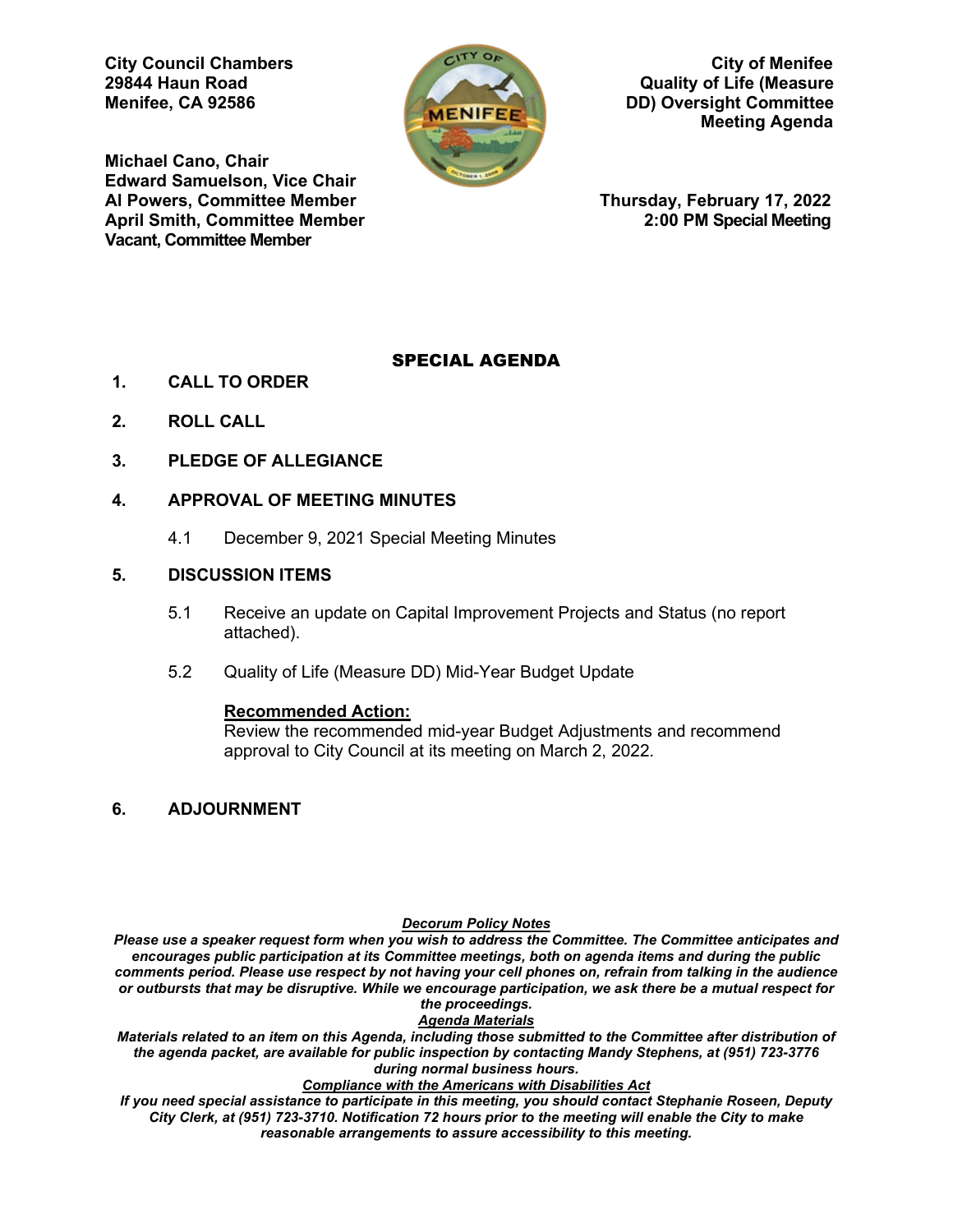**City Hall Council Chambers 29844 Haun Road Menifee, CA 92586** 

**Michael Cano, Chair Edward Samuelson, Vice Chair Arthur King Ma, Committee Member April Smith, Committee Member 1:00 PM Special Meeting**



**City of Menifee Quality of Life (Measure DD) Oversight Committee Meeting Minutes**

**Thursday, December 9, 2021** 

#### **Minutes**

## **1. CALL TO ORDER**

Chair Michael Cano called the meeting to order at 1:01 p.m.

## **2. ROLL CALL**

**Present:** Al Powers, April Smith, Edward Samuelson and Michael Cano. **Absent:** Arthur King Ma

## **3. PLEDGE OF ALLEGIANCE**

Chair Cano led the flag salute.

## **4. APPROVAL OF MEETING MINUTES**

4.1 May 18, 2021 Regular Meeting Minutes

The minutes were approved 4-0-1 (Committee Member Ma absent) with no modifications.

## **5. DISCUSSION ITEMS**

5.1 Review the audited ending fund balance for the Quality of Life (Measure DD) Fund as of June 30, 2021, and recommend approval to City Council of the use of the surplus fund balance for designated capital projects.

Deputy Finance Director Wendy Preece presented the fund balance to the committee and provided an updated staff report and PowerPoint with updated numbers that were not included in the staff report. Public Works Director Nick Fidler presented the projects the funds are planned to be used on.

Committee member Powers asked if the Quality of Life (Measure DD) funds are used towards the proposed amphitheater. Ms. Preece said no.

Chair Cano asked about receiving grants for projects. Principal Engineer Carlos Geronimo said the City had submitted applications but has not been successful in receiving funds. Mr. Fidler added that grants are competitive and have limited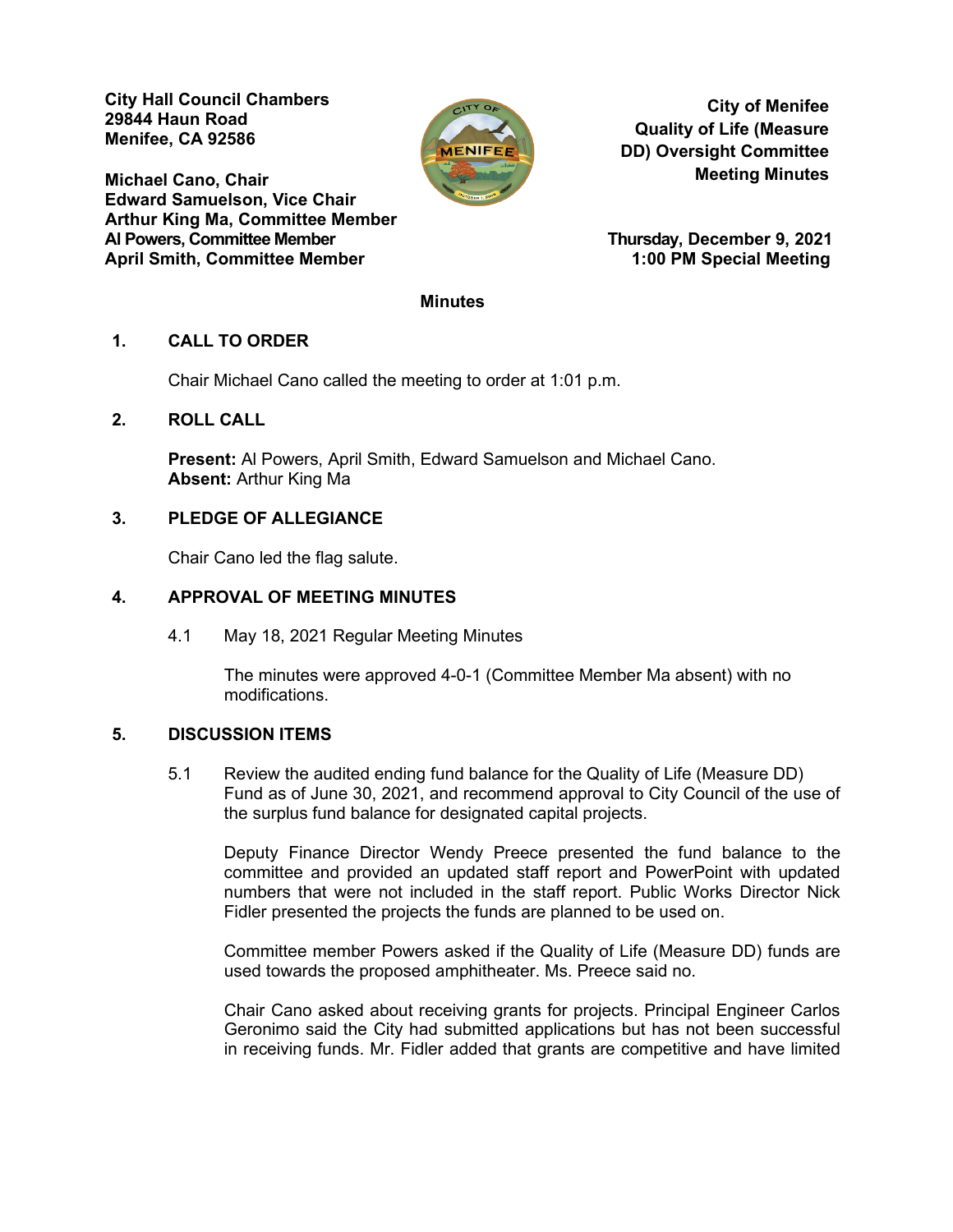funding sources. He said there is a call for grants every two years and they would apply again at that time. Chair Cano asked if federal grants were the only option. Mr. Fidler said federal grants are the best opportunity. He said he will continue to seek grants but at this time would like to move forward with Quality of Life (Measure DD) funds.

City Manager Armando Villa informed the committee that there had been a change to the requests made in the presentation. He requested that they consider giving \$1.3 million in funding to fire station five and to move the Newport Road median project and the Goetz Road/Vista Way project to mid-year consideration. Mr. Fidler explained that the expansion of fire station five would assist in meeting the needs of the community as it would have a larger living area and sleeping quarters to house more staff. Committee member Smith asked where fire station five is located, Mr. Fidler said it was on the south end of Quail Valley. Committee member Powers asked why the entire \$1.5 million surplus could not be used for fire station five. Ms. Preece said that some of those funds were allocated to other projects.

Ms. Preece clarified that the following would be proposed: \$1.3 million for fire station five \$70,000 for fire station 68 remodel \$184,177 for PMP Romoland south grid

## **ACTION**

1. Approved the use of surplus fund balance for designated capital projects and made the recommendation to City Council.

**MOVER:** Ed Samuelson **SECONDER:** Al Powers

**AYES:** Smith, Powers, Samuelson, Cano<br> **NAYS:** None **NAYS:** Nor<br>**ABSENT:** Ma **ABSENT:** 

## **6. ADJOURNMENT**

Committee Chair Cano adjourned the meeting at 1:49 p.m.

 $\mathcal{L}=\frac{1}{2}\sum_{i=1}^{n} \frac{1}{2} \sum_{i=1}^{n} \frac{1}{2} \sum_{i=1}^{n} \frac{1}{2} \sum_{i=1}^{n} \frac{1}{2} \sum_{i=1}^{n} \frac{1}{2} \sum_{i=1}^{n} \frac{1}{2} \sum_{i=1}^{n} \frac{1}{2} \sum_{i=1}^{n} \frac{1}{2} \sum_{i=1}^{n} \frac{1}{2} \sum_{i=1}^{n} \frac{1}{2} \sum_{i=1}^{n} \frac{1}{2} \sum_{i=1}^{n} \frac{1}{2} \sum_{i$ Mandy Stephens, Executive Assistant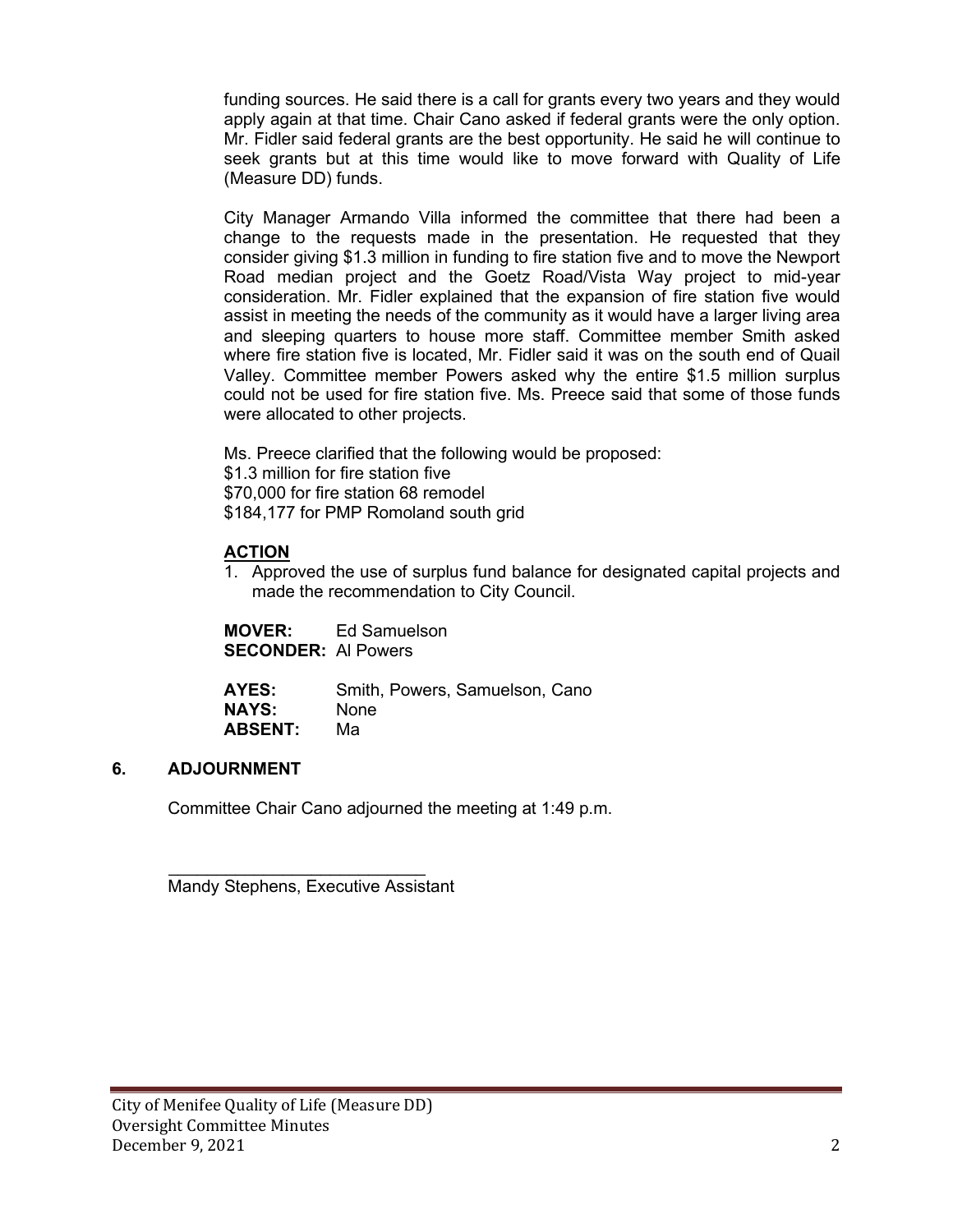## **CITY OF MENIFEE**

| SUBJECT:             | Quality of Life (Measure DD) Mid-Year Budget Update |
|----------------------|-----------------------------------------------------|
| <b>MEETING DATE:</b> | February 17, 2022                                   |
| TO:                  | Quality of Life (Measure DD) Oversight Committee    |
| <b>PREPARED BY:</b>  | Wendy Preece, Deputy Finance Director               |
| <b>REVIEWED BY:</b>  | Rochelle Clayton, Deputy City Manager               |
| APPROVED BY:         | Armando G. Villa, City Manager                      |
|                      |                                                     |

# **RECOMMENDED ACTION**

Review the recommended mid-year budget adjustments and recommend approval to City Council at its meeting on March 2, 2022.

**------------------------------------------------------------------------------------------------------------**

## **DISCUSSION**

On May 18, 2021, the Quality of Life (Measure DD) Oversight Committee (Committee) recommended to the City Council a Fiscal Year 2021-2022 Quality of Life (Measure DD) budget of \$14,949,820. On June 2, 2021 the City Council approved that recommendation with the adoption of the Fiscal Year 2021-2022 annual budget. This included funding for the Menifee Police Department, the Fire Department contract, the Code Enforcement Department, and multiple capital improvement projects (CIP).

Council later approved budget carryovers from Fiscal Year 2020-2021 for ongoing items that were or are still in-process. The adopted Fiscal Year 2021-2022 adjusted budget with carryovers and additional Budget Appropriation Resolutions (BARs) presented to the Quality of Life (Measure DD) Committee at the December 9, 2021 committee meeting are as noted below:

## **TABLE 1**

|                                  | <b>Adopted</b>   | <b>Carried Over</b> |                                  | <b>Adjusted FY</b>                           |
|----------------------------------|------------------|---------------------|----------------------------------|----------------------------------------------|
| <b>Department</b>                | <b>June 2021</b> |                     |                                  | From FY 2020/21 FY 21/22 BARs 2021/22 Budget |
| Menifee Police Department        | 6,290,089        | \$<br>20,601        | \$<br>$\mathcal{L}_{\text{max}}$ | \$<br>6,310,690                              |
| <b>CalFire Department</b>        | 374,253          | 252,802             | -                                | 627,055                                      |
| <b>Code Enforcement</b>          | 5,171,600        | -                   | -                                | 5,171,600                                    |
| Capital Projects (CIP)           | 3,113,878        | 6,864,813           | 2,811,438                        | 12,790,129                                   |
| Quality of Life FY 21/22 Budget: | \$14,949,820     | 7,138,217           | 2,811,438                        | 24,899,475                                   |

After reaching the mid-point of the current fiscal year, staff has received updated revenue projections from the City's tax consultant (HdL) and reviewed expenditures, and is recommending the following increases in Measure DD revenues and expenditures for FY 21/22: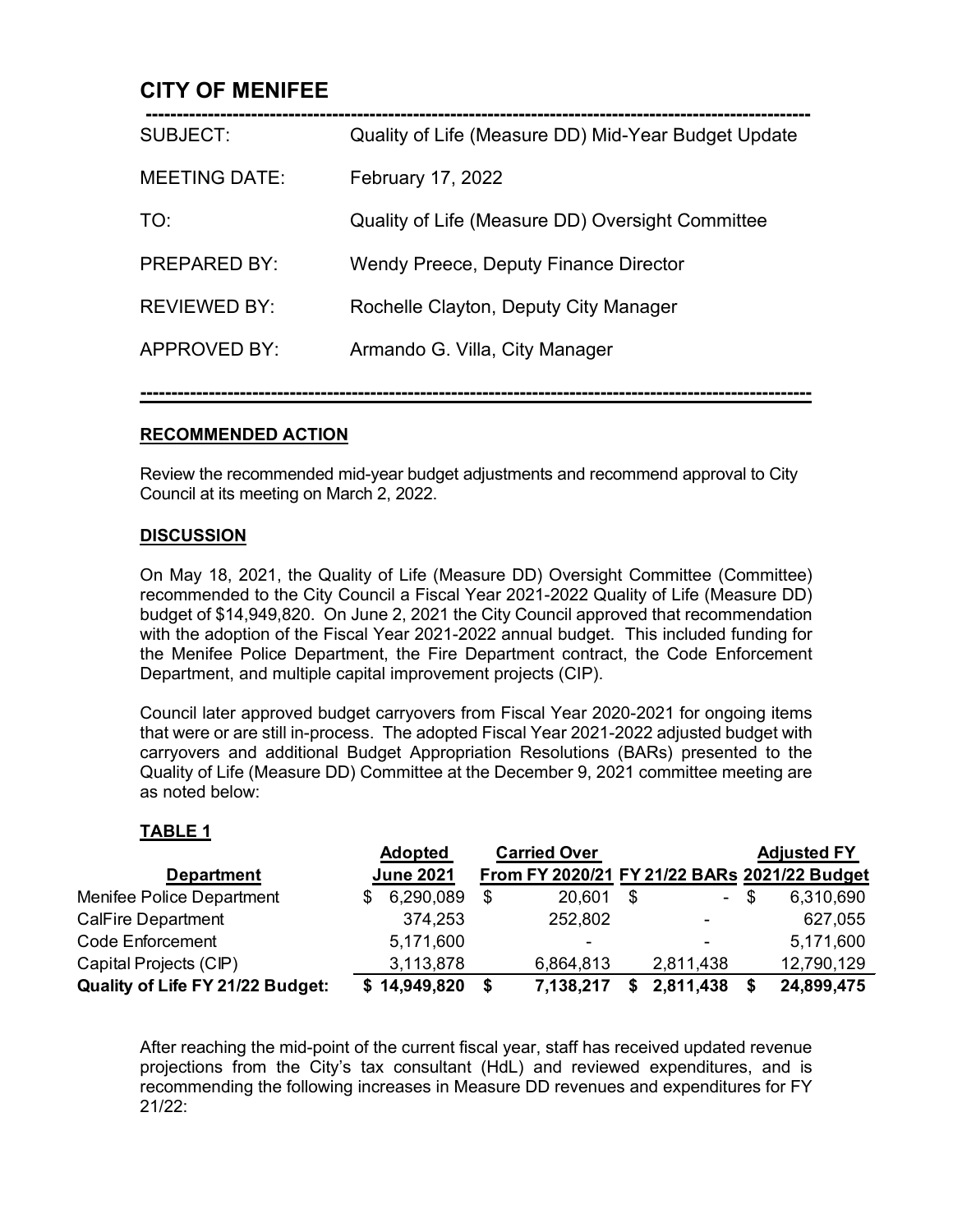#### **------------------------------------------------------------------------------------------------------------ TABLE 2**

|                                                    | <b>REVENUES - QUALITY OF LIFE (MEASURE DD)</b>     |                     |                      |                               |
|----------------------------------------------------|----------------------------------------------------|---------------------|----------------------|-------------------------------|
|                                                    |                                                    | <b>Adjusted</b>     | Increase/(Decrease)  |                               |
| <b>Revenues</b>                                    | Original Budget FY 21/22                           | Forecast            | to FY 21/22 Budget   | <b>Justification</b>          |
| Sales & Use Transaction Tax                        | 14,736,000                                         | 17,466,000          | 2,730,000            | HdL Forecast                  |
| Interest Income                                    | 40,000                                             | 11,878              |                      | (28,122) Lower Yields         |
| <b>TOTAL INCREASE TO REVENUES:</b>                 |                                                    |                     | \$2,701,878          |                               |
|                                                    | <b>EXPENDITURES - QUALITY OF LIFE (MEASURE DD)</b> |                     |                      |                               |
|                                                    |                                                    |                     | Increase to FY 21/22 |                               |
| <b>Description</b>                                 |                                                    | <b>Department</b>   | <b>Budget</b>        | <b>Justification</b>          |
| Additional Police Personnel                        |                                                    | Police              |                      | 200,200 Population Growth     |
| Police Equipment (Vehicles and Employee Equipment) |                                                    | 1,888,459<br>Police |                      | New Personnel/Other           |
| <b>Sub-Station Facility</b>                        |                                                    | Police              |                      | 230,137 Current Lease Expires |
| TOTAL INCREASE TO EXPENDITURES:                    |                                                    |                     | 2,318,796            |                               |

Below is the fund balance status with the additional revenue and expenditures included:

## **TABLE 3**

| <b>Beginning Fund Balance 7/1/2021</b>    | \$11,671,620     |
|-------------------------------------------|------------------|
| <b>Less Reserves:</b>                     |                  |
| Assigned for Encumbrances                 | \$(1,035,742)    |
| Assigned for Holland Road Overpass        | (671, 614)<br>\$ |
| Assigned for Bradley Bridge               | \$<br>(223, 872) |
| <b>Available Fund Balance:</b>            | 9,740,392<br>\$  |
| Revenue Received to Date                  | \$ 6,135,004     |
| <b>Projected Additional Revenue</b>       | \$11,342,874     |
| <b>Total Projected FY21/22 Revenue:</b>   | \$17,477,878     |
|                                           |                  |
| <b>Total Fund Balance &amp; Revenue:</b>  | \$27,218,270     |
| <b>EXPENDITURES</b>                       |                  |
| <b>Expenditures to Date:</b>              | \$4,981,593      |
| <b>Projected Additional Expenditures:</b> | \$22,236,677     |
| <b>Total Expenditures:</b>                | \$27,218,270     |

Staff will be provide an update on the Capital Improvement Projects in progress as well as the proposed changes to the FY 21/22 Quality of Life (Measure DD) budget at the Committee meeting.